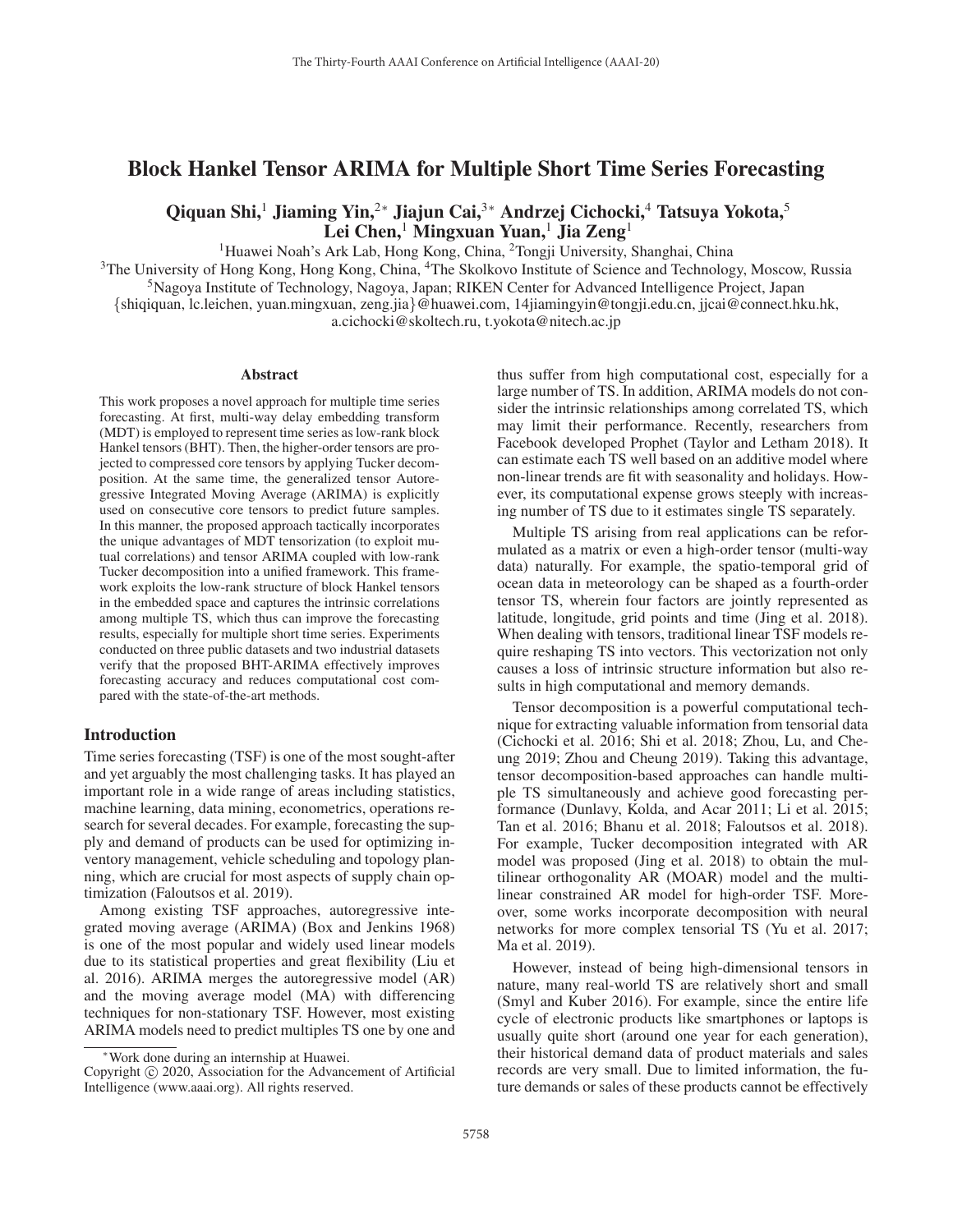predicted by *either* existing linear models *or* tensor methods and deep learning approaches.

Multi-way delay embedding transform (MDT) (Yokota et al. 2018) is an emerging technique to Hankelize available data to a high-order block Hankel tensor. In this paper, we conduct MDT on multiple TS along the temporal direction, and thus get a high-order block Hankel tensor (*i.e. a block tensor whose entries are Hankel tensors (Ding, Qi, and Wei 2015)*), which represents all the TS at each time point as a tensor in a high-dimensional embedded space. The transformed high-order data are assumed to have a low-rank or smooth manifold in the embedded space (Yokota et al. 2018; Yokota and Hontani 2018). With the block Hankel tensor, we then employ low-rank Tucker decomposition to learn compressed core tensors by orthogonal factor (projection) matrices. These projection matrices are jointly used to maximally preserve the temporal continuity between core tensors which can better capture the intrinsic temporal correlations than the original TS data. At the same time, we generalize classical ARIMA to tensor form and directly apply it on the core tensors *explicitly*. Finally, we predict a new core tensor at the next time point, and then obtain forecasting results for all the TS data simultaneously via inverse Tucker decomposition and inverse MDT. In short, we incorporate block Hankel tensor with ARIMA (BHT-ARIMA) via lowrank Tucker decomposition into a unified framework. This framework exploits low-rank data structure in the embedded space and captures the intrinsic correlations among multiple TS, leading to good forecasting results. We evaluate BHT-ARIMA on three public datasets and two industrial datasets with various settings. In a nutshell, the main contributions of this paper are threefold:

- 1) We employ MDT along the temporal direction to transform multiple TS to a high-order block Hankel tensor. To the best of our knowledge, we are the first to introduce MDT together with tensor decomposition into the field of TSF. In addition, we empirically demonstrate this strategy is also effective for existing tensor methods.
- 2) We propose to apply the orthogonal Tucker decomposition to explore intrinsic correlations among multiple TS represented as the compressed core tensors in the lowrank embedded space. Furthermore, we empirically study BHT-ARIMA with relaxed-orthogonality (*impose the orthogonality constraint on all the modes except the temporal mode*) which can obtain even slightly better results with reduced sensitivity to parameters.
- 3) We generalize the classical ARIMA to tensor form and incorporate it into Tucker decomposition in a unified framework. We explicitly use the learned informative core tensors to train the ARIMA model. Extensive experiments on both public and industrial datasets validate and illustrate that BHT-ARIMA significantly outperforms nine state-of-the-art (SOTA) methods in both efficiency and effectiveness, especially for multiple short TS.

# Preliminaries and Related Work

Notations The number of dimensions of a tensor is the *order* and each dimension is a *mode* of it. A vector is denoted by a bold lower-case letter  $\mathbf{x} \in \mathbb{R}^I$ . A matrix is denoted by a bold capital letter  $\mathbf{X} \in \mathbb{R}^{I_1 \times I_2}$ . A higher-order ( $N \geq 3$ ) tensor is denoted by a bold calligraphic letter  $\mathcal{X} \in$  $\mathbb{R}^{I_1 \times I_2 \times \dots \times I_N}$ . The  $i_{th}$  entry of **x** is denoted by **x**<sub>i</sub>, and the  $(i, j)$ th entry of **X** is denoted by  $\mathbf{X}_{i_1, i_2}$ . The  $(i_1, \ldots, i_N)$ th entry of *X* is denoted by  $\mathcal{X}_{i_1,\dots,i_N}$ . The Frobenius norm of a tensor *X* is defined by  $\|\mathcal{X}\|_F = \sqrt{\langle \mathcal{X}, \mathcal{X} \rangle}$ , where  $\langle \mathcal{X}, \mathcal{X} \rangle = \sum_{i_1} \sum_{i_2} \cdots \sum_{i_N} \mathcal{X}_{i_1,\dots,i_N}^2$  denotes inner product.

A mode-n product of  $\mathcal{X}$  and  $\mathbf{U} \in \mathbb{R}^{I_n \times R_n}$  is denoted by  $\mathcal{Y} = \mathcal{X} \times_n \mathbf{U}^\top \in \mathbb{R}^{I_1 \times \cdots \times I_{n-1} \times R_n \times I_{n+1} \times \cdots \times I_N}$ . Mode-n unfolding is the process of reordering the elements of a tensor into matrices along each mode. A mode- $n$  unfolding matrix of *X* is denoted as  $\mathbf{X}^{(n)} = \text{Unfold}(\boldsymbol{\mathcal{X}}) \in \mathbb{R}^{I_n \times \prod_{i \neq n}^{n} I_i}$ . Its inverse operation is fold:  $\mathcal{X} = \text{Fold}(\mathbf{X}^{(n)})$ .

Tucker Decomposition It represents a tensor  $\mathcal{X}_t \in$  $\mathbb{R}^{I_1 \times I_2 \times \cdots \times I_N}$  as a core tensor with factor (projection) matrices (Kolda and Bader 2009):

$$
\mathcal{X}_t = \mathcal{G}_t \times_1 \mathbf{U}^{(1)} \times_2 \mathbf{U}^{(2)} \cdots \times_N \mathbf{U}^{(N)}, \qquad (1)
$$

where  $\{ \mathbf{U}^{(n)} \in \mathbb{R}^{I_n \times R_n}, n = 1, \dots, N$ , and  $R_n < I_n \}$  are projection matrices which usually has orthonormal columns and  $\mathcal{G}_t \in \mathbb{R}^{R_1 \times R_2 \times \cdots \times R_N}$  is the core tensor with lower dimensions. The Tucker-rank of the  $\mathcal{X}_t$  is an N-dimensional vector:  $[R_1, \ldots, R_n, \ldots, R_N]$ , where *n*-th entry  $R_n$  is the rank of the mode-n unfolded matrix  $\mathbf{X}_t^{(n)}$ .

## ARIMA

Let  $x_t$  as the actual data value at any time point t.  $x_t$  can be considered as a linear function of the past  $p$  values and past q observation of random errors, i.e., a ARMA  $(p, q)$  model:

$$
\mathbf{x}_t = \sum_{i=1}^p \alpha_i \mathbf{x}_{t-i} - \sum_{i=1}^q \beta_i \boldsymbol{\epsilon}_{t-i} + \boldsymbol{\epsilon}_t, \tag{2}
$$

where the random errors  $\{\epsilon_t\}$  are identically distributed with a mean of zero and a constant variance.  $\{\alpha_i\}_{i=1}^p$  and  $\{\beta_i\}_{i=1}^q$ are the coefficients of AR and MA, respectively. In practice, TS data are usually not stationary. The ARIMA model integrates a differencing method to deal with non-stationary TS data. Let  $\Delta^d$ **x**<sub>t</sub> denote as the order-d differencing of **x**<sub>t</sub> and an ARIMA $(p, d, q)$  model is given by:

$$
\Delta^d \mathbf{x}_t = \sum_{i=1}^p \alpha_i \Delta^d \mathbf{x}_{t-i} - \sum_{i=1}^q \beta_i \epsilon_{t-i} + \epsilon_t.
$$
 (3)

It has been one of the most popular TSF models and has many variants (Zhang 2003; Khashei and Bijari 2011; Liu et al. 2016). ARIMA models are usually used for single TSF.

### Tensor decomposition-based methods

These tensor approaches preserve the structure of highorder data and can handle multiple TS simultaneously (Rogers, Li, and Russell 2013; Fanaee-T and Gama 2016;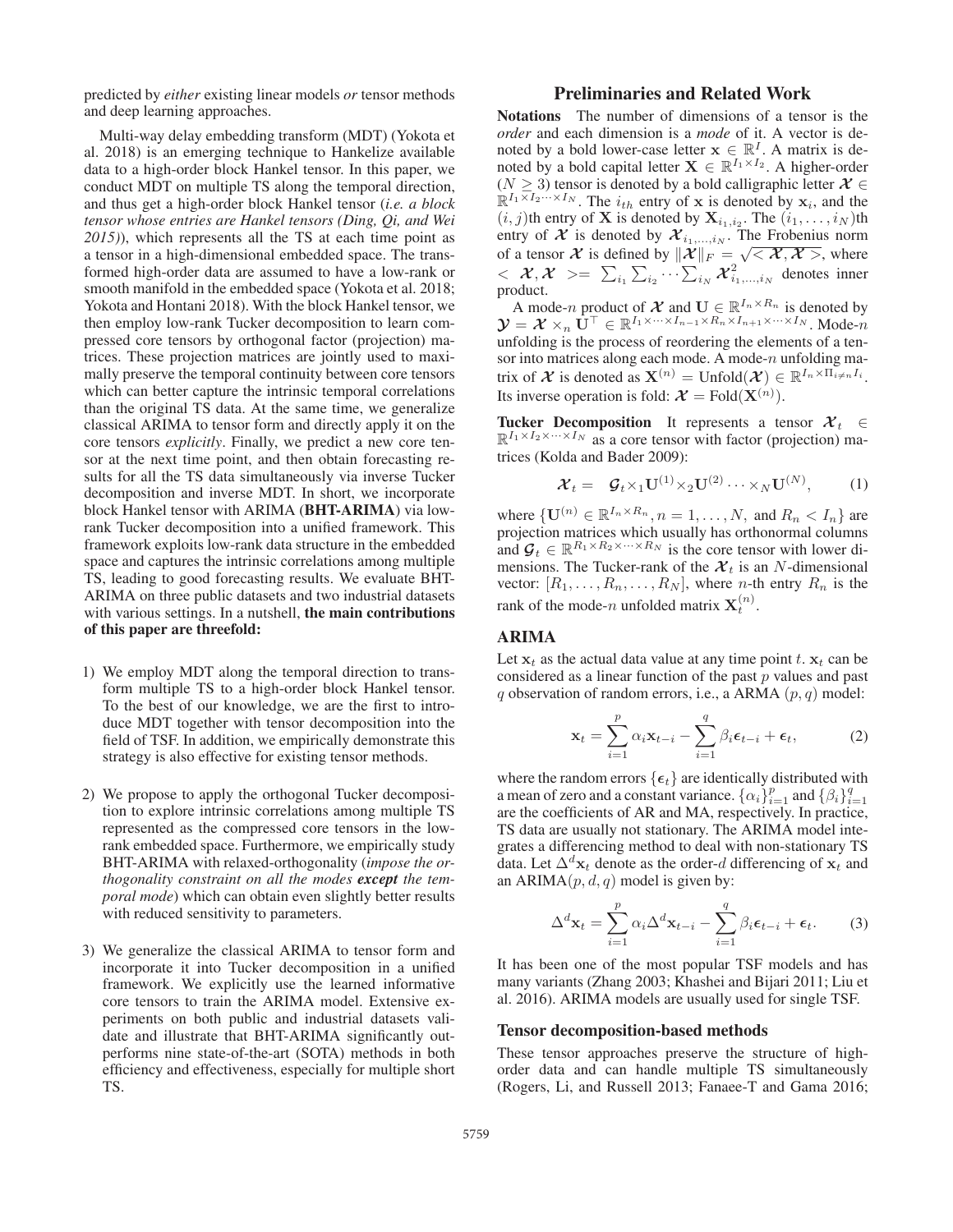

(b) BHT-ARIMA for third-order tensor TS

Figure 1: Illustration of the proposed method for prediction of multiple TS represented by a set of second/third-order tensors. Extension to higher-order tensors is straightforward.

de Araujo, Ribeiro, and Faloutsos 2017; Bhanu et al. 2018; Agarwal et al. 2018). The closest related work is the MOAR which collectively integrates Tucker decomposition with AR for high-order TSF (Jing et al. 2018):

$$
\min_{\{\mathbf{U}^{(i)}\},\{\alpha_i\}} \sum_{t=2}^T \left\| \left( \boldsymbol{\mathcal{X}}_t - \sum_{i=1}^p \alpha_i \boldsymbol{\mathcal{X}}_{t-i} \right) \prod_{n=1}^N \times_n \mathbf{U}^{(n)^\top} \right\|_F^2
$$
\ns.t.  $\mathbf{U}^{(n)^\top} \mathbf{U}^{(n)} = \mathbf{I}, n = 1, \dots, N,$ \n
$$
(4)
$$

where **I** is an identity matrix and the core tensors are formulated in Tucker model and *implicitly* used to train the AR model. Our BHT-ARIMA differs from this closest related MOAR in three key aspects:1) BHT-ARIMA utilizes the BHT as input which can be better estimated than original data, especially for shorter univariate TS. This will be also verified by using BHT to improve MOAR; 2) BHT-ARIMA explicitly uses low-rank core tensors to train its model while MOAR does not directly use them. Since the core tensors are smaller and can better capture the intrinsic temporal correlations than original TS data. BHT-ARIMA can improve computational speed and forecasting accuracy than MOAR; 3) BHT-ARIMA removes non-stationarity of TS data by using differencing technique which is not considered in MOAR.

Besides, some works integrate decomposition with neural networks (Chen et al. 2018; Ma et al. 2019; Sun and Chen 2019), like tensor-train decomposition with recurrent neural network (TTRNN) (Yu et al. 2017) can achieve promising





Figure 2: Illustration of applying MDT along the temporal mode of multiple TS represented as a matrix  $X \in \mathbb{R}^{I \times T}$ . As we view the last mode  $N(N = 2$  in this example) of multiple TS as the temporal mode, i.e.,  $I_N = T$ , the last mode duplication matrix  $\mathbf{S}_N \in \mathbb{R}^{\tau_N (I_N - \tau_N + 1) \times I_N} = \mathbf{S} \in$  $\mathbb{R}^{\tau(T-\tau+1)\times T}$ . Note that  $\mathbf{X} \times_N \mathbf{S} = \mathbf{X}\mathbf{S}^\top$  for matrix case. Extension to multi-modes is straightforward for tensors.

results for higher-order non-linear TS. However, these tensor methods are not applicable for short univariate TS which cannot be presented as high-order tensors naturally.

# MDT for multiple TS

Hankelization is an effective way to transform lower-order data to higher-order tensors. MDT is a multi-way extension of Hankelization and show good results in tensor completion (Yokota et al. 2018; 2019). It combines multi-linear duplication and multi-way folding operations. By denoting  $\widehat{\mathcal{X}} \in \mathbb{R}^{J_1 \times J_2 \cdots \times J_M}$  as the block Hankel tensor of  $\mathcal{X} \in$  $\mathbb{R}^{I_1 \times I_2 \times \cdots \times I_N}$ ,  $N < M$ , the MDT for  $\mathcal X$  is defined by

$$
\widehat{\mathcal{X}} = \mathcal{H}_{\boldsymbol{\tau}}(\mathcal{X}) = \text{Fold}_{(\mathbf{I}, \boldsymbol{\tau})}(\mathcal{X} \times_1 \mathbf{S}_1 \cdots \times_N \mathbf{S}_N), \quad (5)
$$

where  $\mathbf{S}_n \in \mathbb{R}^{\tau_n(I_n-\tau_n+1)\times I_n}$  is a duplication matrix and  $\text{fold}_{(\mathbf{I},\boldsymbol{\tau})}$  :  $\mathbb{R}^{\tau_1(I_1-\tau_1+1)\times\cdots\times\tau_N(\tilde{I}_N-\tau_N+1)}$   $\rightarrow$  $\mathbb{R}^{\tau_1 \times (I_1 - \tau_1 + 1) \times \cdots \times \tau_N \times (I_N - \tau_N + 1)}$  constructs a higher order block Hankel tensor  $\hat{\mathcal{X}}$  from the input tensor  $\hat{\mathcal{X}}$ . The inverse MDT for  $\hat{\mathcal{X}}$  is given by

$$
\mathcal{X} = \mathcal{H}_{\boldsymbol{\tau}}^{-1}(\widehat{\mathcal{X}}) = \text{Unfold}_{(\mathbf{I}, \boldsymbol{\tau})}(\widehat{\mathcal{X}}) \times_1 \mathbf{S}_1^{\dagger} \cdots \times_N \mathbf{S}_N^{\dagger}, \tag{6}
$$

where  $\dagger$  is the Moore-Penrose pseudo-inverse.

### Proposed Block Hankel Tensor ARIMA

To effectively and efficiently address the multiple (short) TSF problem, we propose to incorporate block Hankel tensor with ARIMA (BHT-ARIMA) via low-rank Tucker decomposition. The main idea of the proposed method is illustrated in Fig. 1. It consists of three major steps.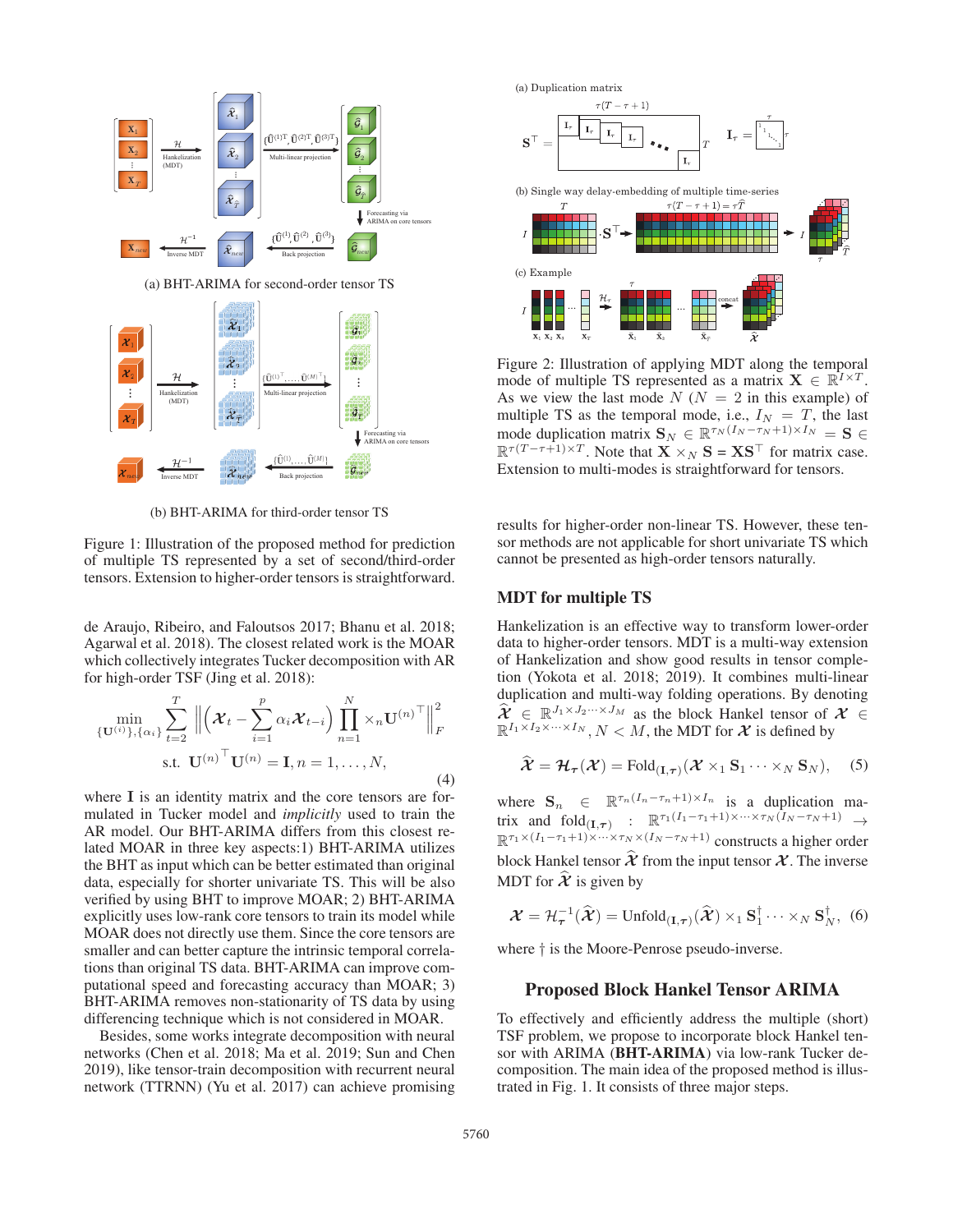#### Step 1: Block Hankel Tensor via MDT

In this step, we aim to employ MDT to transform multiple TS to a high-order block Hankel tensor. Let  $X \in$  $\mathbb{R}^{I_1 \times \cdots \times I_N \times T}$  be the input data where each fiber is one TS and the last mode  $T$  is the temporal mode. We conduct the MDT only along the temporal direction, i.e.,

$$
\widehat{\mathcal{X}} = \mathcal{H}_{\tau}(\mathcal{X}) \in \mathbb{R}^{J_1 \times \cdots \times J_M \times \widehat{T}}, \tag{7}
$$

where  $J_n = I_n$  for  $n = 1, ..., N$ ,  $J_M = \tau$  and  $\hat{T} = T \tau$  + 1. In this way, we get a block Hankel tensor in highdimensional embedded space, where each frontal slice  $\hat{\mathcal{X}}_t$  ∈  $\mathbb{R}^{J_1 \times \cdots \times J_M}$  contains the data points of all the TS at t-th time point.

Fig. 2 illustrates conducting MDT only along the temporal mode of a second-order tensor, i.e., using the duplication matrix **S** with  $\tau$  to transform  $\mathbf{X} \in \mathbb{R}^{I \times T}$  to a third-order block Hankel tensor  $\widehat{\mathcal{X}} \in \mathbb{R}^{I \times \tau \times (\overline{T} - \tau + 1)}$ . The block Hankel tensor is assumed to be low-rank or smooth in the embedded space (Yokota et al. 2018).

*Remark 1:* We only apply MDT along the temporal mode because the relationship between neighbor items of multiple TS is usually not stronger than their temporal correlation. Thus, it is unnecessary to conduct MDT on all the modes which probably not be meaningful while costing more time (we empirically study it, see Fig. 6 in the Supplementary). Nevertheless, our proposed method is capable to apply MDT on more modes to get a higher-order block Hankel tensor.

In this paper, we mainly handle second-order and thirdorder original tensors, see more details of applying MDT on them in Appendix A.1 of Supplementary Material  $(Supp.)<sup>1</sup>$ .

#### Step 2: Tensor ARIMA with Tucker Decomposition

In this step, we generalize the classical ARIMA to tensor form and incorporate it into Tucker decomposition. Specifically, with the block Hankel tensor, we compute its orderd differencing to get  $\{\Delta^d \widehat{\mathcal{X}}_t\}_{t=d}^{\widehat{T}}$ . We then employ Tucker decomposition for  $\{\Delta^d \hat{\mathcal{X}}_t\}$  by projecting it to core tensors  $\{\Delta^d \hat{\mathcal{G}}_t\}$  using joint orthogonal factor matrices  $\{\widehat{\mathbf{U}}^{(m)}\},$  i.e.,

$$
\Delta^{d}\hat{\mathcal{G}}_{t} = \Delta^{d}\hat{\mathcal{X}}_{t} \times_{1} \widehat{\mathbf{U}}^{(1)}^{\top} \cdots \times_{M} \widehat{\mathbf{U}}^{(M)}^{\top}
$$
\ns.t.  $\widehat{\mathbf{U}}^{(m)}^{\top} \widehat{\mathbf{U}}^{(m)} = \mathbf{I}, m = 1, ..., M,$  (8)

where the projection matrices  $\{\widehat{\mathbf{U}}^{(m)} \in \mathbb{R}^{J_m \times R_m}\}\$  maximally preserve the temporal continuity between core tensors and the low-rank core tensors  $\{\Delta^d \hat{\mathcal{G}}_t \in \mathbb{R}^{R_1 \times \cdots \times R_M}\}$ represent the most important information of original Hankel tensors and reflect the intrinsic interactions between TS.

Then, it would be more promising to train a good forecasting model directly using core tensors *explicitly* instead of whole tensors. To retain the temporal correlations among core tensors, we generalize a  $(p, d, q)$ -order ARIMA model to tensor form and use it to connect the current core tensor  $\Delta^d \hat{\mathcal{G}}_t$  and the previous core tensors  $\Delta^d \hat{G}_{t-1}, \Delta^d \hat{G}_{t-2}, \ldots, \Delta^d \hat{G}_{t-n}$  as follows:

$$
\Delta^d \hat{\mathcal{G}}_t = \sum_{i=1}^p \alpha_i \Delta^d \hat{\mathcal{G}}_{t-i} - \sum_{i=1}^q \beta_i \hat{\mathcal{E}}_{t-i} + \hat{\mathcal{E}}_t, \qquad (9)
$$

where the  $\{\alpha_i\}$  and  $\{\beta_i\}$  are the coefficients of AR and MA, respectively, and  $\{\hat{\mathcal{E}}_{t-i}\}\$  are the random errors of past q observations. In model (9),  $\mathcal{E}_t$  is the forecast error at the current time point, which should be minimized to optimal zero. We thus can derive the following objective function:

$$
\{\hat{\mathbf{G}}_t, \hat{\mathbf{U}}^{(m)}, \hat{\tilde{\mathbf{E}}}_{t-i}, \alpha_i, \beta_i\} \sum_{t=s+1}^{\hat{T}} \left( \frac{1}{2} \left\| \Delta^d \hat{\mathbf{G}}_t - \sum_{i=1}^p \alpha_i \Delta^d \hat{\mathbf{G}}_{t-i} \right. \right. \\ \left. + \sum_{i=1}^q \beta_i \hat{\boldsymbol{\mathcal{E}}}_{t-i} \right\|_F^2 \\ \left. + \frac{1}{2} \left\| \Delta^d \hat{\mathbf{G}}_t - \Delta^d \hat{\mathbf{X}}_t \times_1 \hat{\mathbf{U}}^{(1) \top} \cdots \times_M \hat{\mathbf{U}}^{(M) \top} \right\|_F^2 \right) \\ \text{s.t. } \hat{\mathbf{U}}^{(m) \top} \hat{\mathbf{U}}^{(m)} = \mathbf{I}, m = 1, \dots, M,
$$
\n(10)

where  $s = p+d+q$  is the sum of ARIMA orders, and is also the minimum input length of each TS. Next, we solve this problem using augmented Lagrangian methods. To facilitate the derivation of (10), we reformulate the optimization problem by unfolding each tensor variable along mode-m:

$$
\begin{split}\n&\min_{\{\widehat{\mathbf{G}}_{t}^{(m)}, \widehat{\mathbf{E}}_{t-i}^{(m)}, \widehat{\mathbf{U}}^{(m)}, \alpha_{i}, \beta_{i}\}} & \sum_{t=s+1}^{\widehat{T}} \sum_{m=1}^{M} \left( \frac{1}{2} \left\| \Delta^{d} \widehat{\mathbf{G}}_{t}^{(m)} - \sum_{i=1}^{p} \alpha_{i} \Delta^{d} \widehat{\mathbf{G}}_{t-i}^{(m)} \right. \right. \\
&\left. + \sum_{i=1}^{q} \beta_{i} \widehat{\mathbf{E}}_{t-i}^{(m)} \right\|_{F}^{2} + \frac{1}{2} \left\| \Delta^{d} \widehat{\mathbf{G}}_{t}^{(m)} - \widehat{\mathbf{U}}^{(m)} \widehat{\mathbf{X}}_{t}^{(m)} \widehat{\mathbf{U}}^{(-m)} \widehat{\mathbf{T}} \right\|_{F}^{2}\n\end{split}
$$
\n
$$
\text{s.t. } \widehat{\mathbf{U}}^{(m)} \top \widehat{\mathbf{U}}^{(m)} = \mathbf{I}, m = 1, \dots, M,
$$
\n
$$
\widehat{\mathbf{C}}^{(m)} \top \widehat{\mathbf{U}}^{(m)} = \widehat{\mathbf{C}}^{(m)} \mathbf{I}, \dots, \widehat{\mathbf{C}}^{(m)} \top \widehat{\mathbf{T}}^{(m)} \widehat{\mathbf{T}}^{(m)} \widehat{\mathbf{T}}^{(m)} \widehat{\mathbf{T}}^{(m)} \widehat{\mathbf{T}}^{(m)} \widehat{\mathbf{T}}^{(m)} \widehat{\mathbf{T}}^{(m)} \widehat{\mathbf{T}}^{(m)} \widehat{\mathbf{T}}^{(m)} \widehat{\mathbf{T}}^{(m)} \widehat{\mathbf{T}}^{(m)} \widehat{\mathbf{T}}^{(m)} \widehat{\mathbf{T}}^{(m)} \widehat{\mathbf{T}}^{(m)} \widehat{\mathbf{T}}^{(m)} \widehat{\mathbf{T}}^{(m)} \widehat{\mathbf{T}}^{(m)} \widehat{\mathbf{T}}^{(m)} \widehat{\mathbf{T}}^{(m)} \widehat{\mathbf{T}}^{(m)} \widehat{\mathbf{T}}^{(m)} \widehat{\mathbf{T}}^{(m)} \widehat{\mathbf{T}}^{(m)} \widehat{\mathbf{T}}^{(m)} \widehat{\mathbf{T}}^{(m)} \widehat{\math
$$

where  $\widehat{U}^{(-m)} = \widehat{U}^{(M)^\top} \otimes \cdots \widehat{U}^{(m+1)^\top} \otimes \widehat{U}^{(m-1)^\top} \otimes$  $\cdots \widehat{\mathbf{U}}^{(1)^\top} \in \mathbb{R}^{\prod_{j \neq m} R_j \times \prod_{j \neq m} I_j}$ . In the following, we can update each target variable using closed-form solutions 2.

**Update**  $\widehat{\mathbf{G}}_t^{(m)}$  Equation (11) with respect to  $\Delta^d \widehat{\mathbf{G}}_t^{(m)}$  is:

$$
\min_{\{\hat{\mathbf{G}}_{t}^{(m)}\}} \sum_{t=s+1}^{\hat{T}} \sum_{m=1}^{M} \left( \frac{1}{2} \left\| \Delta^{d} \hat{\mathbf{G}}_{t}^{(m)} - \sum_{i=1}^{p} \alpha_{i} \Delta^{d} \hat{\mathbf{G}}_{t-i}^{(m)} + \sum_{i=1}^{q} \beta_{i} \hat{\mathbf{E}}_{t-i}^{(m)} \right\|_{F}^{2} + \frac{1}{2} \left\| \Delta^{d} \hat{\mathbf{G}}_{t}^{(m)} - \hat{\mathbf{U}}^{(m)} \tilde{\mathbf{X}}_{t}^{(m)} \hat{\mathbf{U}}^{(-m)} \right\|_{F}^{2} \right). \tag{12}
$$

Computing the partial derivation of this cost function with respect to  $\widehat{\mathbf{G}}_{t}^{(m)}$  and equalize it to zero, we update  $\widehat{\mathbf{G}}_{t}^{(m)}$  by:

$$
\Delta^{d}\widehat{\mathbf{G}}_{t}^{(m)} = \frac{1}{2} \Big( \widehat{\mathbf{U}}^{(m)}^{\top} \widehat{\mathbf{X}}_{t}^{(m)} \widehat{\mathbf{U}}^{(-m)}^{\top} + \sum_{i=1}^{p} \alpha_{i} \Delta^{d} \widehat{\mathbf{G}}_{t-i}^{(m)} - \sum_{i=1}^{q} \beta_{i} \widehat{\mathbf{E}}_{t-i}^{(m)} \Big). \tag{13}
$$

<sup>&</sup>lt;sup>1</sup> Available at https://github.com/yokotatsuya/BHT-ARIMA.

<sup>2</sup> The detailed derivation is presented in *Appendix A of the Supp.*.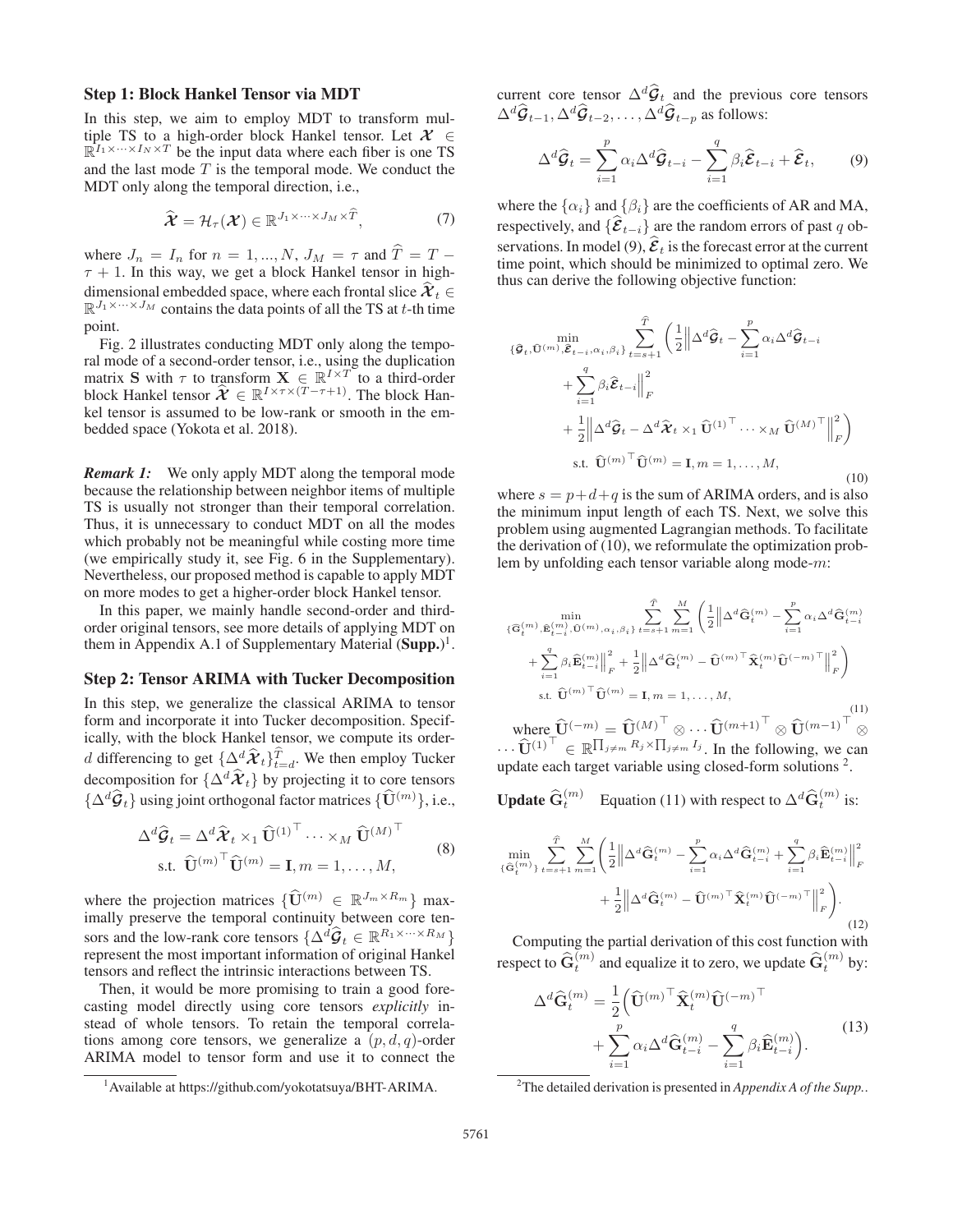**Update**  $\widehat{\mathbf{U}}^{(m)}$  Equation (11) with respect to  $\widehat{\mathbf{U}}^{(m)}$  is:

$$
\min_{\{\widehat{\mathbf{U}}^{(m)}\}} \sum_{t=s+1}^{\widehat{T}} \sum_{m=1}^{M} \frac{1}{2} \left\| \Delta^d \widehat{\mathbf{G}}_t^{(m)} - \widehat{\mathbf{U}}^{(m)^\top} \widehat{\mathbf{X}}_t^{(m)} \widehat{\mathbf{U}}^{(-m)^\top} \right\|_F^2
$$
  
s.t.  $\widehat{\mathbf{U}}^{(m)^\top} \widehat{\mathbf{U}}^{(m)} = \mathbf{I}, m = 1, ..., M.$  (14)

The minimization of (14) over  $\widehat{U}^{(m)}$  with orthonormal columns is equivalent to the maximization of the wellknown orthogonality Procrustes problem (Higham and Papadimitriou 1995), whose global optimal solution is,

$$
\widehat{\mathbf{U}}^{(m)} = \widehat{\mathbf{U}^*}^{(m)} (\widehat{\mathbf{V}^*}^{(m)})^\top, \tag{15}
$$

where  $\widehat{\mathbf{U}^{*}}^{(m)}$  and  $\widehat{\mathbf{V}}^{*}(m)$  are the left and right singular vectors of SVD of  $\sum_{t=s+1}^{\widehat{T}} \widehat{\mathbf{X}}_t^{(m)} \widehat{\mathbf{U}}^{(-m)^\top} \Delta^d \widehat{\mathbf{G}}_t^{(m)}$  $\top$ , respectively.

Discussion 1: *Relaxed-orthogonality* We empirically explored the effect of relaxing the full-orthogonality in (14) by removing the orthogonal constraints along the last mode (viewed as the temporal mode of each  $\hat{\mathcal{X}}_t$  in the embedded space). This strategy probably relaxes the heavy constraints on temporal smoothness and thus would make the proposed model more flexible and robust to variability of parameters, observed from our experimental results. We relax the last mode  $\widehat{\mathbf{U}}^{(M)}$  without orthogonality constraint, and then compute the partial derivation of Eq. (14) with respect to  $\widehat{U}^{(M)}$ and equalize it to zero. Thus, we can update it by

$$
\widehat{\mathbf{U}}^{(M)} = \left(\sum_{t=s+1}^{\widehat{T}} \widehat{\mathbf{X}}_t^{(M)} \widehat{\mathbf{U}}^{(-M)^\dagger} (\widehat{\mathbf{X}}_t^{(M)} \widehat{\mathbf{U}}^{(-M)^\dagger})^\top\right)^{-1}
$$
\n
$$
\left(\sum_{t=s+1}^{\widehat{T}} \widehat{\mathbf{X}}_t^{(M)} \widehat{\mathbf{U}}^{(-M)^\dagger} \Delta^d \widehat{\mathbf{G}}_t^{(M)^\top}\right). \tag{16}
$$

Update  $\widehat{\mathbf{E}}_{t-i}^{(m)}$  $\begin{bmatrix} (m) \\ t-i \end{bmatrix}$  Equation (11) with respect to  $\widehat{\mathbf{E}}_{t-i}^{(m)}$  is:

$$
\min_{\{\widehat{\mathbf{E}}_{t-i}^{(m)}\}} \sum_{t=s+1}^{\widehat{T}} \sum_{m=1}^{M} \frac{1}{2} \left\| \Delta^d \widehat{\mathbf{G}}_t^{(m)} - \sum_{i=1}^p \alpha_i \Delta^d \widehat{\mathbf{G}}_{t-i}^{(m)} + \sum_{i=1}^q \beta_i \widehat{\mathbf{E}}_{t-i}^{(m)} \right\|_F^2. \tag{17}
$$

Computing the partial derivation of Eq. (17) with respect to  $\widehat{\mathbf{E}}_{t-i}^{(m)}$  and equalize it to zero, we can update  $\widehat{\mathbf{E}}_{t-i}^{(m)}$  by

$$
\widehat{\mathbf{E}}_{t-i}^{(m)} = \frac{\sum_{t=s+1}^{\widehat{T}} \left( \Delta^d \widehat{\mathbf{G}}_t^{(m)} - \sum_{i=1}^p \alpha_i \Delta^d \widehat{\mathbf{G}}_{t-i}^{(m)} + \sum_{j \neq i}^q \beta_j \widehat{\mathbf{E}}_{t-j}^{(m)} \right)}{(s+1-\widehat{T})\beta_i}.
$$
\n(18)

Update  $\{\alpha_i\}$ ,  $\{\beta_i\}$  Regarding the coefficient parameters  ${\alpha_i}_{i=1}^p, {\beta_i}_{i=1}^q$  of AR and MA respectively in the objective function (11), we follow the classical ARIMA based on Yule-Walker method to estimate them. We generalize a least squares modified Yule-Walker technique to support tensorial data and then estimate the  $\{\alpha_i\}_{i=1}^p$  from the core tensors.<br>Then, we estimate the  $\{\beta_i\}_{i=1}^q$  from the residual time series.

# Algorithm 1 TSF using BHT-ARIMA

- 1: **Input:** A time series data  $\mathcal{X} \in \mathbb{R}^{I_1 \times \cdots \times I_N \times T}$ ,  $(p, d, q)$ ,  $\tau$ , maximum iteration  $K$ , and stop criteria *tol*.
- 2: Step 1: Block Hankel Tensor via MDT
- 3: Use MDT to transform the original tensor as a block Hankel tensor:  $\hat{\mathcal{X}} = \mathcal{H}_{\tau}(\mathcal{X}) \in \mathbb{R}^{J_1 \times \cdots \times J_M \times \widehat{T}}$ , where each frontal slice  $\widehat{\mathbfcal{X}}_t \in \mathbb{R}^{J_1 \times \cdots \times J_M}$  refers to all the time series at *t*-th time point.
- 4: Set values for  $\{R_m\}_{m=1}^M$  and initialize  $\{\widehat{\mathbf{U}}^{(m)}\}_{m=1}^M$  randomly.
- 5: Step 2: Tensor ARIMA with Tucker decomposition.
- 6: Conduct order-d differencing for  $\{\widehat{\mathcal{X}}_t\}_{t=1}^{\widehat{T}}$  and get  $\{\Delta^d \widehat{\boldsymbol{\mathcal{X}}}_t\}_{t=d+1}^{\widehat{T}}$
- 7: Initialize {{ $\{\hat{\mathcal{E}}_{t-i} \in \mathbb{R}^{R_1 \times \cdots \times R_M}\}_{i=1}^q$  } $\hat{T}_{i=s+1}$  randomly. 8: for  $k = 1, ..., K$
- Compute all the latent low-dimensional core tensors
- 10:  $\{\Delta^d \hat{G}_t = \Delta^d \hat{\mathcal{X}}_t \times_1 \hat{U}^{(1)^\top} \cdots \times_M \hat{U}^{(M)^\top}\}_{t=1}^{\hat{T}}$ ;<br>10: Estimate coefficients  $\{\alpha_i\}_{i=1}^p, \{\beta_i\}_{i=1}^q$  of AR and MA based on Yule-Walker equations based on  $\{\Delta^d \widehat{\bm{\mathcal{G}}}_t\}_{t=d+1}^{\widehat{T}}$

11: for 
$$
n = 1, ..., M
$$

- 12: Update  $\Delta^d \widehat{\mathbf{G}}_t^{(m)}$  by (13) and get  $\Delta^d \widehat{\mathbf{G}}_t$  =  $\text{Fold}\left(\Delta^d\widehat{\mathbf{G}}_t^{(m)}\right)$
- 13: Update  $\widehat{\mathbf{U}}^{(m)}$  by (15)
- 14: If applying relaxed-orthogonality, update  $\widehat{\mathbf{U}}^{(M)}$  by (16).
- 15: **for**  $i = 1, ..., q$
- 16: Update  $\widehat{\mathbf{E}}_{t-i}^{(n)}$  by (18) and update  $\widehat{\mathbf{\mathcal{E}}}_{t-i}$  by Fold  $\left(\widehat{\mathbf{E}}_{t-i}^{(m)}\right)$  $\overline{ }$
- 17: Convergence checking: if  $\frac{\sum_{m=1}^{M} ||\widehat{\mathbf{U}}^{(m)}{}^{k+1} - \widehat{\mathbf{U}}^{(m)}{}^{k}||_F^2}{\sum_{m=1}^{M} ||\widehat{\mathbf{U}}^{(m)}{}^{k+1}||_F^2}$  < tol, break; otherwise, continue.
- 18: Step 3: Forecasting
- 19: Compute new observation by (19) to get  $\Delta^d \hat{G}_{t+1}$  and then compute  $\Delta^d \hat{\mathcal{X}}_{\hat{T}+1} = \Delta^d \hat{\mathcal{G}}_{t+1} \prod_{m=1}^M \times_m \hat{\vec{U}}^{(m)}$ .
- 20: Conduct inverse differencing for  $\Delta^d \hat{\mathcal{X}}_{\hat{T}+1}$  and get  $x_{\widehat{T}+1}$ .
- 21: Conduct inverse MDT:  $\mathcal{X}_{T+1} = \mathcal{H}_{\tau}^{-1}(\hat{\mathcal{X}}_{\hat{T}+1})$
- 22: **Output:**  $\mathcal{X}_{T+1}, \{\mathbf{\widehat{U}}^{(1)}, \dots, \mathbf{\widehat{U}}^{(m)}, \dots, \mathbf{\widehat{U}}^{(M)}\}.$

# Step 3: Forecasting  $\mathcal{X}_{T+1}$

Finally, we apply the learned model to get a new  $\Delta^d \widehat{\mathcal{G}}_{\widehat{T}+1}$ :

$$
\Delta^d \hat{\mathcal{G}}_{\hat{T}+1} = \sum_{i=1}^p \alpha_i \Delta^d \hat{\mathcal{G}}_{\hat{T}-i} - \sum_{i=1}^q \beta_i \hat{\mathcal{E}}_{\hat{T}-i}.
$$
 (19)

After obtaining  $\Delta^d \hat{G}_{\hat{T}+1}$ , we reconstruct a new tensor by Tucker model with optimized factor matrices:  $\Delta^d \hat{\mathcal{X}}_{\hat{T}+1} = \Delta^d \hat{\mathcal{G}}_{t+1} \prod_{m=1}^M \times_m \hat{\mathbf{U}}^{(m)}$ . We then conduct in-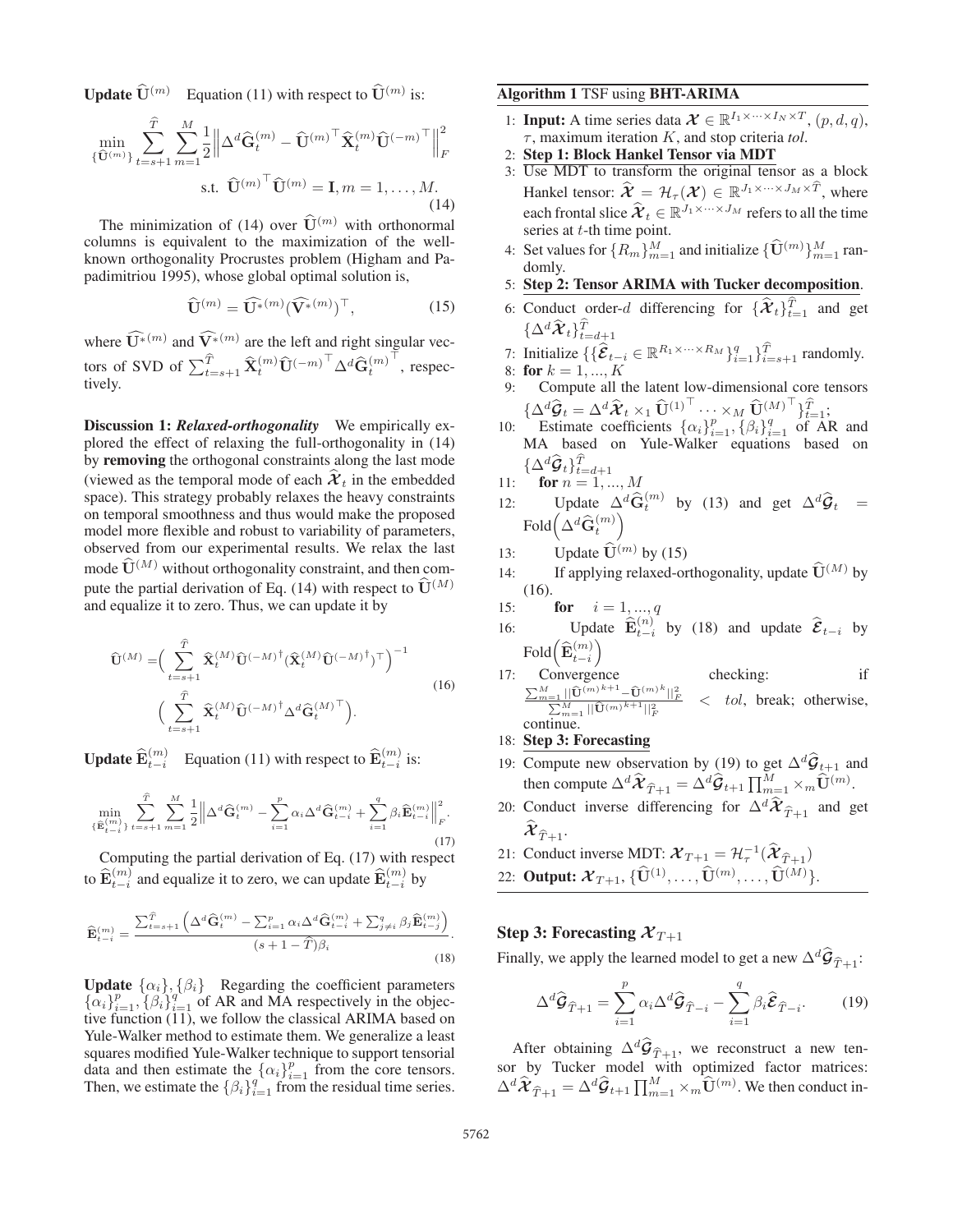verse order-*d* differencing for  $\Delta^d \hat{\mathcal{X}}_{\hat{T}+1}$  and get  $\hat{\mathcal{X}}_{\hat{T}+1} \in$  $\mathbb{R}^{J_1 \times \cdots \times J_M \times (\hat{T}+1)}$  in the embedded space. Finally, we apply inverse MDT to get  $\mathcal{X}_{T+1} = \mathcal{H}_{\tau}^{-1}(\hat{\mathcal{X}}_{\hat{T}+1}) \in$  $\mathbb{R}^{I_1 \times \cdots \times I_N \times (T+1)}$  to get the predicted values at the  $T+1$ -th time point for all TS *simultaneously*. Furthermore, we could do long-term forecasting by using prior foretasted values in last steps. Although this way may lead to error accumulation to some degree, it becomes more practical for real-world applications (Jing et al. 2018).

*Remark 2:* We explicitly use the compressed core tensors to train the model including parameters estimation. That is different from existing tensor methods like MOAR which implicitly use the core tensors to train their models. In this manner, we not only reduce the computational cost since the size of core tensors  $\{\widehat{G}_t\}$  are much smaller than whole tensors  $\{\mathcal{X}_t\}$  based on the low-rank assumption in the embedded space, but also improve the forecasting accuracy by utilizing the mutual correlations among multiple TS in the model building process.

Finally, we summarize the proposed BHT-ARIMA in Algorithm 1 and further evaluate it in the following section.

## **Experiments**

Due to limited space, we present the detailed experimental setup and parameter analysis with figures in the Supp..

#### Experimental Setup

Datasets We evaluate the proposed BHT-ARIMA by conducting experiments on five real-world datasets, including: i)*Three publicly available datasets*: Traffic is originally collected from California department of transportation and describes the road occupy rate of Los Angeles County highway network. We here use the same subset in (Yu, Yin, and Zhu 2017) which selects 228 sensors randomly and we aggregate it to daily interval for each TS with 80 days data points. Electricity records 321 clients' hourly electricity consumption (Lai et al. 2018). We merge the every 24 time points to obtain a daily interval TS dataset with size  $321 \times 1096$ . Smoke Video records the Smoke from the chimney of a factory taken in Hokkaido in 2007. We sample and resize the images to obtain a third-order TS dataset of size  $36\times64\times100$ :

ii)*Two industrial datasets* from the supply chain of Huawei: PC sales has 105 weekly sales records of 9 personal computers from 2017 to 2019; Raw materials includes 2246 material items of making a product, each item has 24 monthly demand quantities. We illustrate these datasets in Fig. 1 and 2 in the Supp..

Compared methods We compared *nine* competing methods: i) the classical ARIMA, Vector AR (VAR) and XG-Boost (Chen and Guestrin 2016); ii) the two popular industrial forecasting methods: Facebook-Prophet, and Amazon-DeepAR (Salinas, Flunkert, and Gasthaus 2017); iii) Neu-



Figure 3: Convergence curves of BHT-ARIMA on the Raw materials dataset.

ral network based methods<sup>3</sup>: **TTRNN** (Yu et al. 2017) and Gated Recurrent Units (GRU) (Cho et al. 2014); iv) the two matrix/tensor-based methods: TRMF (Yu, Rao, and Dhillon 2016), and MOAR; In addition, we combine MDT with MOAR by using our obtained block Hankel tensor as the input of MOAR to get BHT+MOAR to evaluate the effectiveness of MDT together with tensor decomposition.

Parameter settings All datasets are split into training sets  $(90\%)$  and testing sets  $(10\%)$ . We conduct grid search over parameters for each model and dataset (See Appendix B.1 of Supp. in detail). For our BHT-ARIMA, we will show its analysis of parameters in the following. We measure the forecasting accuracy using the widely used Normalized Root Mean Square Error (NRMSE) metric.

#### Analysis of Parameters and Convergence

We here not only analyze the parameter sensitivity of BHT-ARIMA, but also study the effects of BHT-ARIMA with *relaxed-orthogonality* and *MDT on all modes* by testing on the Raw materials and Smoke video datasets, respectively.

Sensitivity Analysis of Parameters  $\tau$ ,  $\{R_m\}$  and  $(p, d, q)$ Fig. 3, 4 and 5 in the Supp. show the forecasting results using BHT-ARIMA with full-orthogonality (FO) versus (vs.) relaxed-orthogonality (RO) with different values of the parameters  $\tau$ ,  $\{R_m\}$  and  $(p, d, q)$ , respectively. Overall, BHT-ARIMA with RO is less sensitive and can achieve even slightly better forecasting accuracy than that with FO. Particularly, with very small  $\tau$  (e.g. 1,2,5) and when the last mode rank  $R_M = \tau$  (that maximally preserves the temporal dependencies among core tensors), BHT-ARIMA with FO can achieve better (similar) accuracy than that with RO. With the same differencing order  $d$ , the performance of BHT-ARIMA is relatively sensitive to too large  $p$ . Besides, the time cost of BHT-ARIMA with RO is larger than that of with FO due to the cost of computing Eq.  $(16)$  is larger than that of Eq.  $(15)$ .

In short, we do not need to carefully tune the parameters for BHT-ARIMA while we usually can obtain better results by setting smaller values such as { $\tau = 2 - 4$ ,  $R_M = \tau$  and small  $(p = 1 - 5, d = 1, q = 1)$ . Moreover, the Tuckerrank can be estimated automatically (Yokota, Lee, and Cichocki 2016; Shi, Lu, and Cheung 2017).

<sup>&</sup>lt;sup>3</sup>We didn't show the comparison to Long Short-Term Memory (LSTM) as it yields similar results with GRU.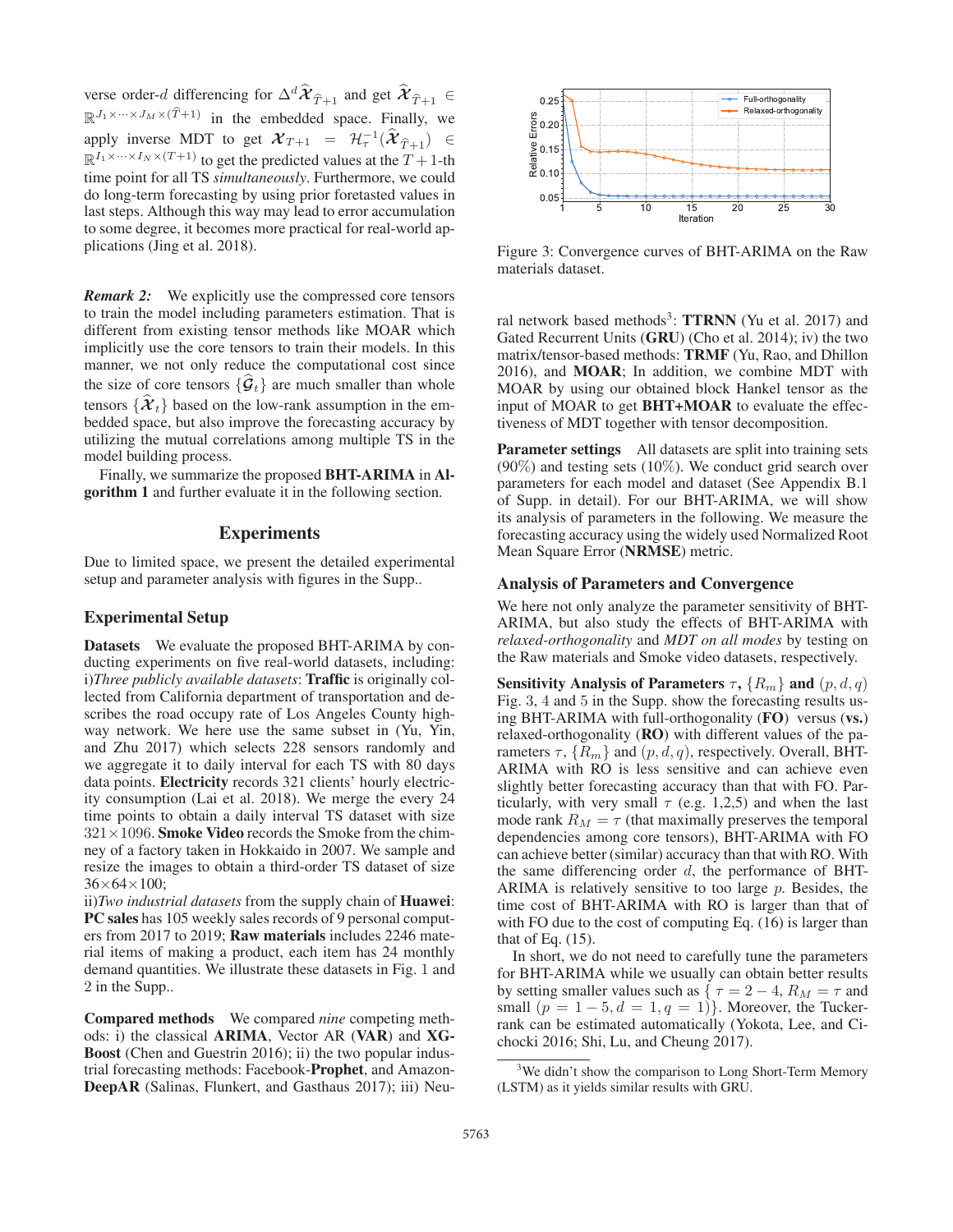|                  | Electricity1096<br>$(\times 10^{-2})$ | Electricity40<br>$(\times 10^{-2})$ | Traffic80<br>$(\times 10^{-3})$ | Traffic40<br>$(\times 10^{-3})$ |
|------------------|---------------------------------------|-------------------------------------|---------------------------------|---------------------------------|
| <b>ARIMA</b>     | 1.316                                 | 10.091                              | 3.194                           | 6.097                           |
| <b>VAR</b>       | 12.850                                | 1.834                               | 6.649                           | 1.526                           |
| <b>XGBoost</b>   | 1.839                                 | 2.724                               | 4.900                           | 3.727                           |
| Prophet          | 13.799                                | 5.948                               | 4.343                           | 1.992                           |
| DeepAR           | 4.742                                 | 4.857                               | 8.178                           | 5.358                           |
| <b>TTRNN</b>     | 2.686                                 | 3.565                               | 5.723                           | 3.432                           |
| <b>GRU</b>       | 1.574                                 | 1.545                               | 1.371                           | 0.782                           |
| <b>TRMF</b>      | 6.221                                 | 2.713                               | 5.800                           | 2.340                           |
| <b>MOAR</b>      | 4.731                                 | 7.677                               | 10.689                          | 12.200                          |
| BHT+MOAR         | 3.787                                 | 4.050                               | 4.920                           | 4.464                           |
| <b>BHT-ARIMA</b> | 1.114                                 | 1.456                               | 0.599                           | 0.493                           |

Table 1: Forecasting results comparison on the Electricity and Traffic (measured in NRMSE).

Table 2: Forecasting results comparison on the PC sales and Raw materials (measured in NRMSE).

|                  | PC sales<br>$(9 \times 105)$ | Raw materials_I<br>$(1533 \times 24)$ | Raw materials_II<br>$(2246 \times 24)$ |
|------------------|------------------------------|---------------------------------------|----------------------------------------|
| <b>ARIMA</b>     | 0.604                        | 3.217                                 | 3.836                                  |
| <b>VAR</b>       | 0.690                        | 3.387                                 | 4.033                                  |
| <b>XGBoost</b>   | 0.618                        | 3.834                                 | 4.231                                  |
| Prophet          | 0.593                        | 2.984                                 | 3.734                                  |
| DeepAR           | 0.689                        | 3.158                                 | 4.476                                  |
| <b>TTRNN</b>     | 0.616                        | 2.828                                 | 3.373                                  |
| GRU              | 0.524                        | 2.592                                 | 3.250                                  |
| <b>TRMF</b>      | 0.689                        | 3.167                                 | 4.362                                  |
| <b>MOAR</b>      | 0.689                        | 2.207                                 | 2.635                                  |
| BHT+MOAR         | 0.683                        | 2.114                                 | 2.525                                  |
| <b>BHT-ARIMA</b> | 0.490                        | 1.558                                 | 1.856                                  |

Effect of applying MDT on all modes / temporal mode As discussed in Remark 1 about why we apply MDT only along the temporal mode, we here verify it by testing on the Smoke video. As shown in *Fig.* 6 *in the Supp.*: both types of applying MDT obtain similar forecasting accuracy while using MDT on all the modes costs more time due to computing higher-order tensors. This conclusion is also applicable for the cases of BHT-ARIMA with RO. These results support our assumption that these TS items usually do not have strong neighborhood relationships so it is unnecessary to applying MDT on other modes besides the temporal mode.

Convergence and maximum iteration  $K$  We study the convergence of BHT-ARIMA in terms of the relative error of projection matrices  $\frac{\sum_{m=1}^{M} ||\widehat{\mathbf{U}}^{(m)}{}^{k+1} - \widehat{\mathbf{U}}^{(m)}{}^{k}||_F^2}{\sum_{m=1}^{M} ||\widehat{\mathbf{U}}^{(m)}{}^{k+1}||_F^2}$ . Fig. 3 shows that both BHT-ARIMA with FO and RO converge quickly while the FO version converges more smoothly and faster within 10 iterations. Furthermore, setting maximum iteration  $K > 5$  is enough to get a sufficient forecasting accuracy, as shown in *Fig.* 7(b) *in the Supp..* In this paper, we set  $K = 10$  for BHT-ARIMA for all the tests.

### Forecasting Accuracy Comparison

We report the average forecasting results of 10 runs in Tables 1, 2 and 3, where we highlight the best results in bold font and underline the second best results. Note that BHT-ARIMA used in the following comparisons is the fullorthogonality version.



Figure 4: Forecasting accuracy comparison on the Smoke video. In the case of using 10% training size, the NRMSE of ARIMA is too large (0.277) so we truncate its curve there.

Forecasting results of longer vs. shorter TS To evaluate the capability of BHT-ARIMA for longer vs. shorter TS, we sample the first 40 time points of the Traffic dataset and thus get shorter **Traffic40** (228  $\times$  40) and denote original whole set as Traffic80. For the Electricity, we sample the first 40 time points and get **Electricity40** (321  $\times$  40), and the whole one is denoted as Electricity1096. The results are reported in Table 1: BHT-ARIMA outperforms all the existing competing methods in all the cases. Especially for shorter TS, BHT-ARIMA shows more advantage with 54.5% improvement on average on the Traffic data than that of on the Electricity (7.9% improvement on average). GRU and ARIMA share the second best results. Note that BHT+MOAR performs consistently better than MOAR in all cases, which verifies the effectiveness of applying MDT together with tensor decomposition.

Forecasting results of industrial TS datasets In practice, industrial datasets are more complex with random irregular patterns and larger variance compared to these public datasets. As reported in the Table 2: 1) For PC sales with only nine TS items, BHT-ARIMA outperforms the second best performing method GRU by 6.5% on average; 2) For Raw materials dataset which has shorter length (24 months) than PC sales (105 weeks) while has much larger number of items (2246), we remove the items with missing values and get 1553 items namely Raw materials I while the original one named as Raw materials II. In such scenarios, BHT + MOAR and GRU perform better than other existing methods, although their results are much worse than our BHT-ARIMA. These results further confirm the effectiveness of MDT together with tensor decomposition and also verified the improvement of explicitly using the core tensors to train our ARIMA model.

Forecasting results of Smoke video We further evaluate the performance of BHT-ARIMA on higher-order TS data using the Smoke video with  $10\% - 90\%$  training set. Fig. 4 shows that BHT-ARIMA consistently forecasts the next video frame with smaller errors using even 10% training data (10 frames) where ARIMA, MOAR and other methods fail to keep their performance. Moreover, although ARIMA can achieve slightly better accuracy than ours with more than 50% training data, it surfers from extremely larger computa-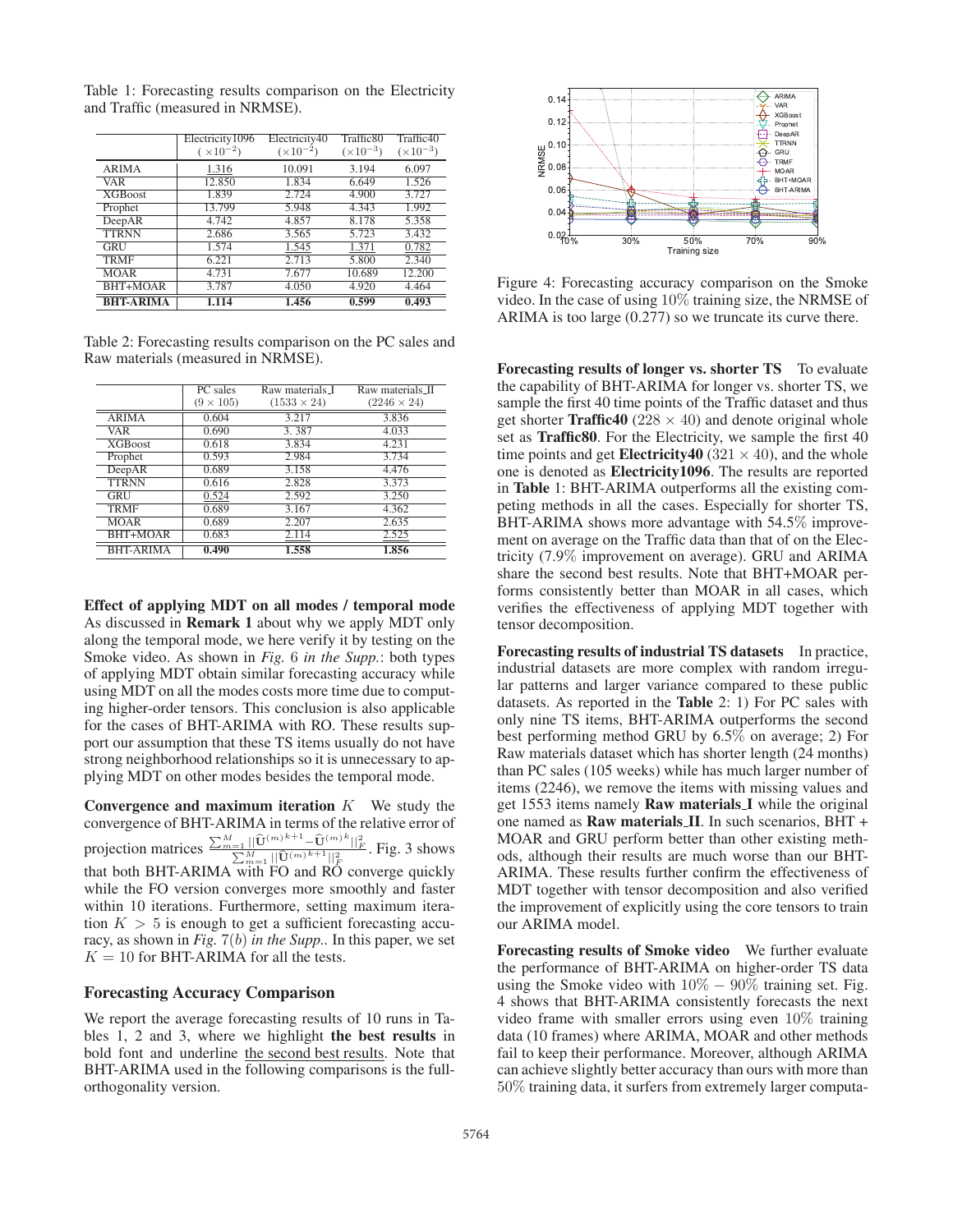| Time(s)          | Electricity1096<br>$(321 \times 1096)$ | Electricity40<br>$(321 \times 40)$ | Traffic80<br>$(228 \times 80)$ | Traffic40<br>$(228 \times 40)$ | PC sales<br>$(9 \times 105)$ | Raw materials_I<br>$(1533 \times 24)$ | Raw materials_II<br>$(2246 \times 24)$ | Smoke Video<br>$(32 \times 64 \times 100)$ |
|------------------|----------------------------------------|------------------------------------|--------------------------------|--------------------------------|------------------------------|---------------------------------------|----------------------------------------|--------------------------------------------|
| <b>ARIMA</b>     | 3322.62                                | 327.60                             | 453.63                         | 382.32                         | 13.01                        | 1151.35                               | 2067.48                                | 1340.20                                    |
| VAR              | 68.96                                  | 2.042                              | 4.19                           | 0.92                           | 0.27                         | 11.32                                 | 25.51                                  | 69.63                                      |
| <b>XGBoost</b>   | 108.02                                 | 26.07                              | 23.28                          | 6.94                           | 8.87                         | 148.22                                | 159.33                                 | 178.86                                     |
| Prophet          | 2160.33                                | 1304.07                            | 1241.43                        | 335.23                         | 53.31                        | 434.15                                | 853.23                                 | 13813.21                                   |
| DeepAR           | 175.56                                 | 171.17                             | 119.02                         | 112.04                         | 78.43                        | 136.80                                | 286.66                                 | 106.65                                     |
| <b>TTRNN</b>     | 165.84                                 | 104.38                             | 88.77                          | 95.47                          | 22.83                        | 25.49                                 | 28.05                                  | 27.82                                      |
| GRU              | 4383.81                                | 1077.09                            | 1104.17                        | 858.03                         | 93.34                        | 3353.43                               | 3534.96                                | 3142.46                                    |
| <b>TRMF</b>      | 16.03                                  | 0.57                               | 1.90                           | 1.22                           | 1.46                         | 0.27                                  | 0.28                                   | 0.77                                       |
| <b>MOAR</b>      | 28.96                                  | 10.21                              | 6.75                           | 5.78                           | 1.68                         | 566.19                                | 1612.52                                | 7.26                                       |
| BHT+MOAR         | 42.86                                  | 12.28                              | 8.28                           | 5.93                           | 1.70                         | 865.91                                | 1700.49                                | 10.95                                      |
| <b>BHT-ARIMA</b> | 23.24                                  | 0.89                               | 1.28                           | 0.58                           | 1.41                         | 0.91                                  | 1.13                                   | 3.67                                       |

Table 3: Computational cost (seconds) vs. SOTA algorithms on all five real-world TS datasets.

tional cost and memory requirements because like other linear models who cannot directly handle tensor TS data and need to reshape them into vectors.



Figure 5: Long-term forecasting results for the Traffic and Raw materials (truncate curves with too large NRMSE).

### Long-term Forecasting Comparison

Fig. 5 shows the comparison of long-term forecasting results, which further confirm the promising performance of BHT-ARIMA. Forecasting more steps, the errors of all the methods increase in general while BHT-ARIMA consistently keeps its best performance on the whole, especially on the shorter Raw materials dataset. Note that GRU slightly outperforms our method after 15 steps on Traffic80 dataset, but it requires near 900 times computational cost than ours.

### Time Cost Comparison

We report the average time cost of forecasting in Table 3. Although TRMF is slightly slower than VAR in a few cases, it is the fastest algorithm on the whole due to its core parts are implemented by C programming. BHT-ARIMA is the second fastest method while our implementations are not optimized for efficiency as our focus here is accuracy. MOAR is slower than ours mainly because it does not directly use the low-dimensional core tensors for training. ARIMA and GRU are the second best performing algorithms in a few cases, but they are the most slowest methods (more than 500 times slower than BHT-ARIMA on average).

### **Conclusions**

In this paper, we proposed a novel BHT-ARIMA for multiple (short) TSF. BHT-ARIMA tactically utilizes the unique strengths of smart tensorization via MDT, tensor ARIMA,

and low-rank Tucker decomposition in a unified model. With low-rank Hankel tensor in embedded space by MDT Hankelization along the temporal mode, we further obtain the compressed core tensors using Tucker decomposition. The core tensors capture the intrinsic correlations among multiple TS and are explicitly used to train the tensor ARIMA model. BHT-ARIMA can improve forecasting accuracy and computational speed, especially for multiple short TS. We also empirically studied its robustness to various parameters by comparing it with its relaxed-orthogonality version. Experiments conducted on five real-world TS datasets demonstrate that BHT-ARIMA outperforms the SOTA methods with significant improvement.

## Acknowledgments

This research was partially supported by the Ministry of Education and Science of the Russian Federation (grant 14.756.31.0001) and JST ACT-I: Grant Number JP-MJPR18UU. The authors would like to thank Dr. Peiguang Jing for his helpful discussions.

### References

Agarwal, A.; Amjad, M. J.; Shah, D.; and Shen, D. 2018. Model agnostic time series analysis via matrix estimation. *POMACS* 2(3):40.

Bhanu, M.; Priya, S.; Dandapat, S. K.; Chandra, J.; and Mendes-Moreira, J. 2018. Forecasting traffic flow in big cities using modified Tucker decomposition. In *ADMA*, 119–128. Springer.

Box, G. E., and Jenkins, G. M. 1968. Some recent advances in forecasting and control. *Journal of the Royal Statistical Society. Series C (Applied Statistics)* 17(2):91–109.

Chen, T., and Guestrin, C. 2016. Xgboost: A scalable tree boosting system. In *ACM SIGKDD*, 785–794. ACM.

Chen, P.; Liu, S.; Shi, C.; Hooi, B.; Wang, B.; and Cheng, X. 2018. NeuCast: seasonal neural forecast of power grid time series. In *IJCAI*, 3315–3321. AAAI Press.

Cho, K.; Van Merrienboer, B.; Gulcehre, C.; Bahdanau, D.; ¨ Bougares, F.; Schwenk, H.; and Bengio, Y. 2014. Learning phrase representations using rnn encoder-decoder for statistical machine translation. *arXiv preprint arXiv:1406.1078*.

Cichocki, A.; Lee, N.; Oseledets, I.; Phan, A.-H.; Zhao, Q.; Mandic, D. P.; et al. 2016. Tensor networks for dimension